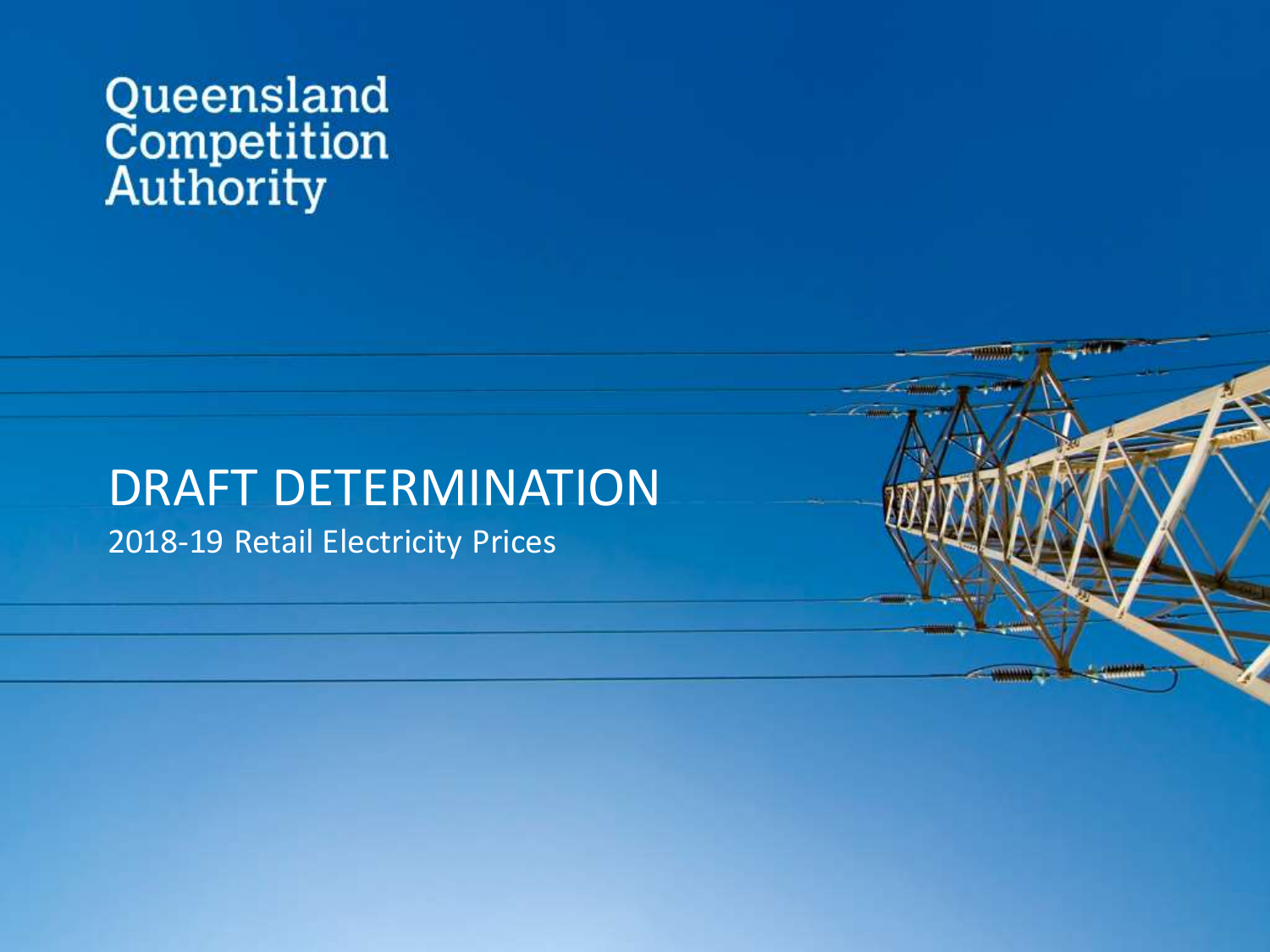#### Today's workshop

Note: The powerpoint presentation of QCA's draft determination of electricity prices 2018-19 is the property of the QCA. Permission must be sought from the QCA to reproduce any or all of the presentation.

The QCA's official spokesperson is Professor Roy Green. Any information provided by QCA staff is done so in good faith that they will not be publicly quoted.

If you are seeking public comment you must contact the QCA on 07 3222 0555.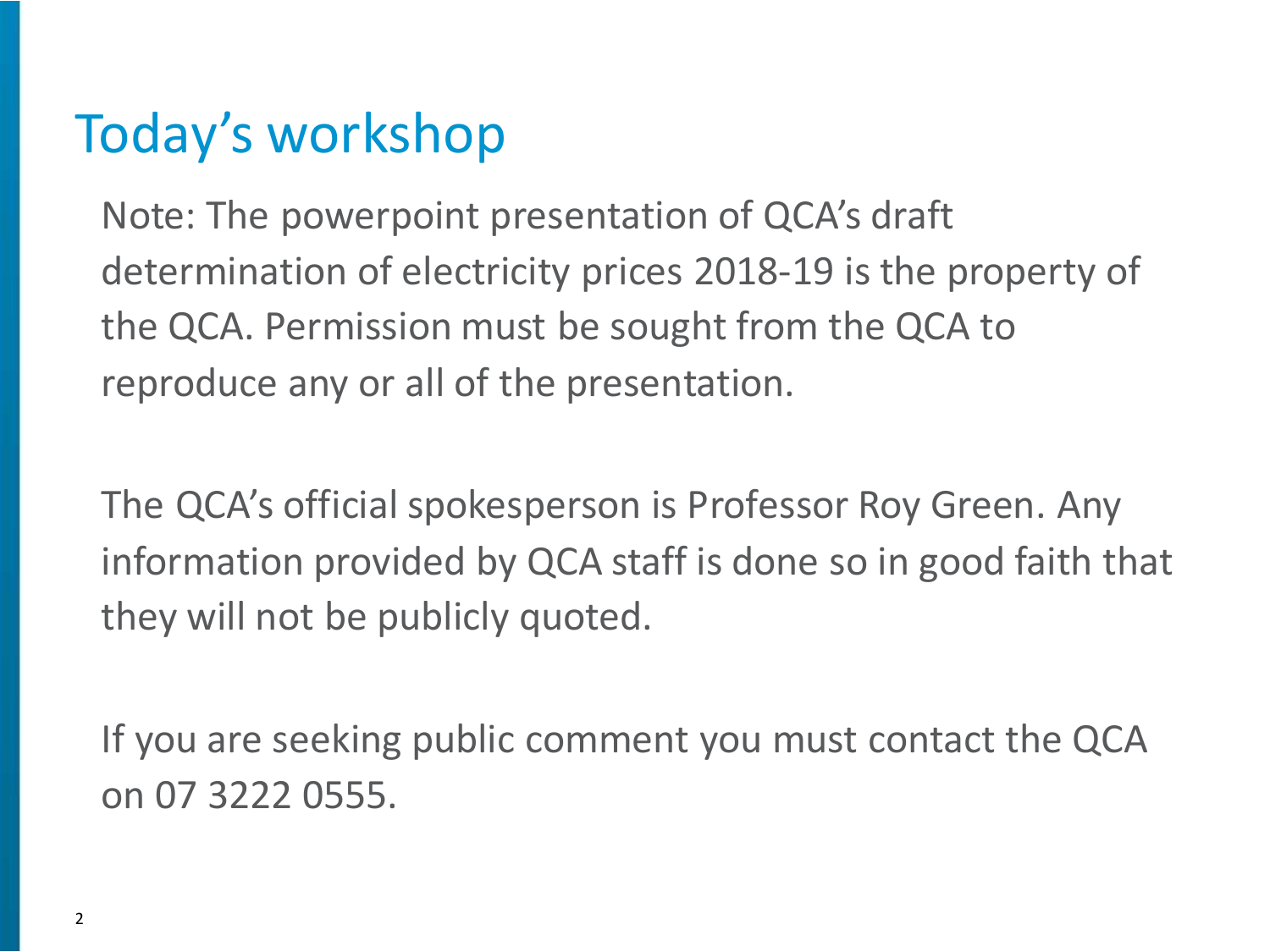#### How we must set prices

Under the Electricity Act the QCA must set prices while regarding:

- the actual costs of supply
- the effect on competition
- matters required by the Minister's delegation:
	- Using a Network(N) + Retail(R) approach, where the N is a pass through
	- Maintaining transitional arrangements
	- Applying the Queensland Government's uniform tariff policy:

*Wherever possible non-market customers of the same class should pay no more for their electricity regardless of geographic location*

And for residential and small business tariffs:

*regulated prices for regional Queensland for small customers should broadly reflect expected prices for customers on standing offers in SEQ*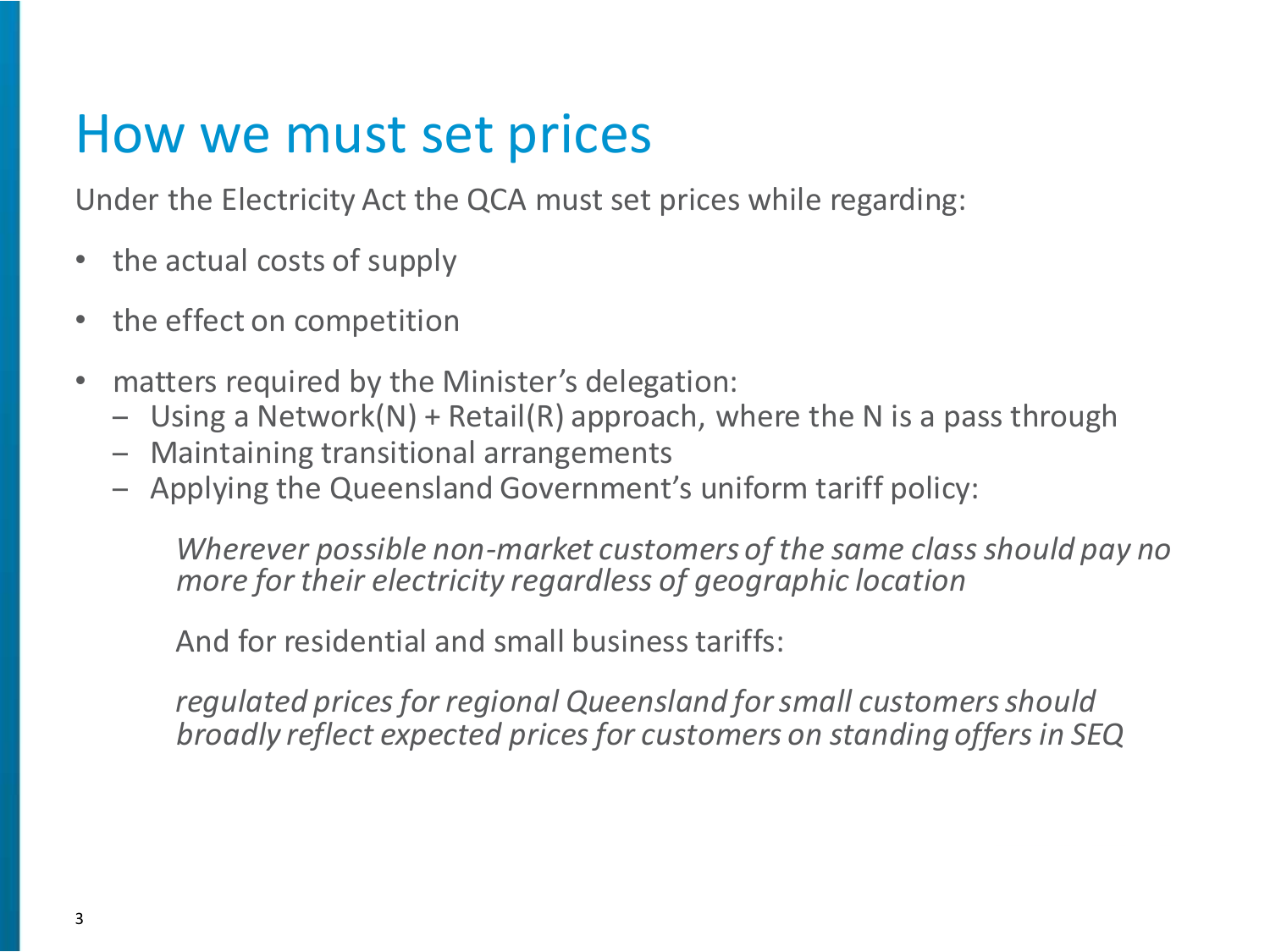#### Uniform tariff policy – small customers

Cost of supply (Regional Queensland) **Queensland Subsidy** South east expected standing offer price **UTP Benchmark** Notified prices

Ergon Retail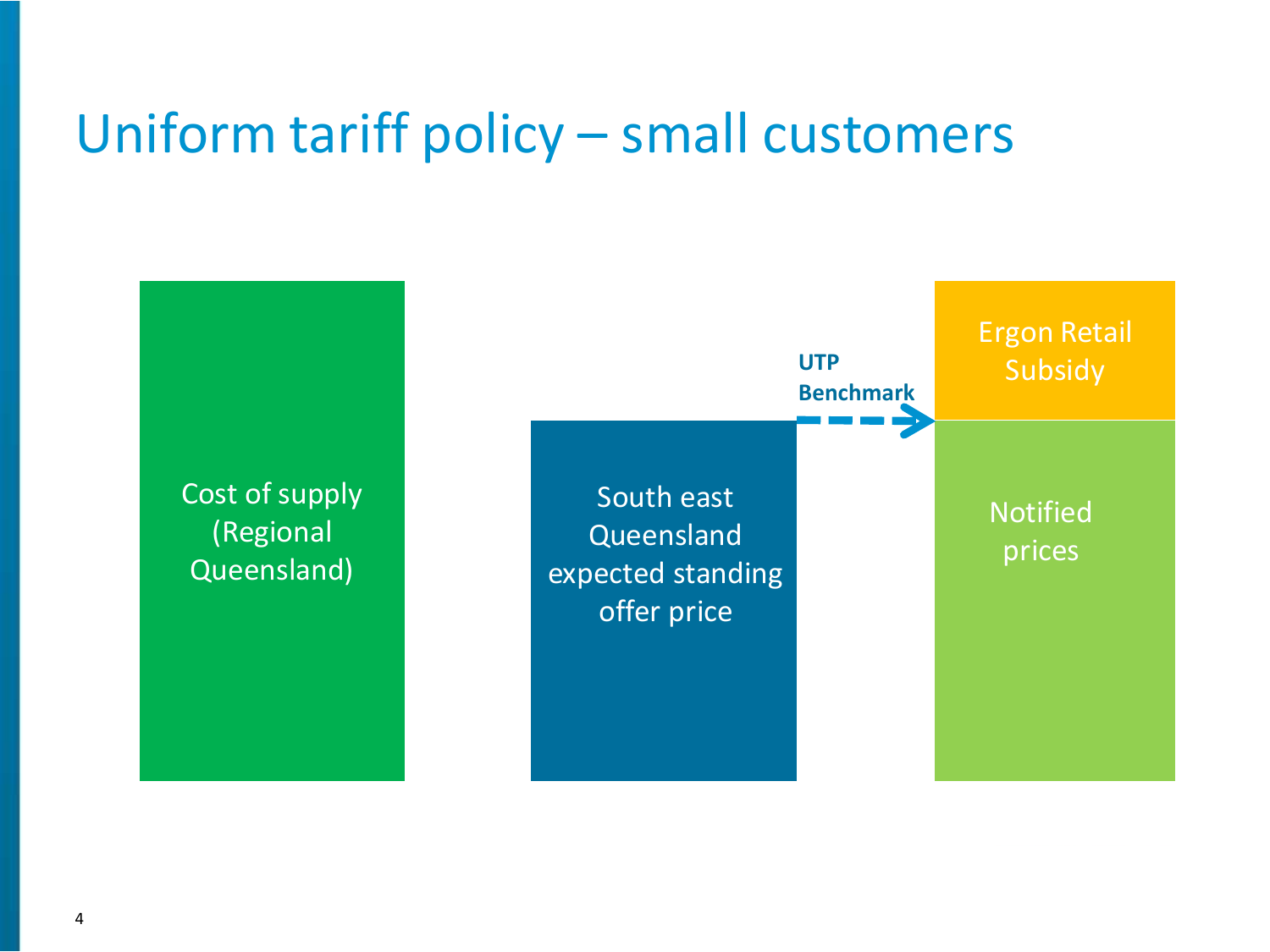#### Network costs (N)

- Residential and small business tariffs are based on SEQ (Energex) price levels in accordance with the UTP
	- Flat rate residential and small business tariffs based on SEQ (Energex) tariff structures
	- Tariffs 12A, 14, 22A and 24 based on Ergon network structures adjusted to SEQ (Energex) price levels
- As with previous years large customer tariffs based on Ergon East zone, Transmission region 1 network tariffs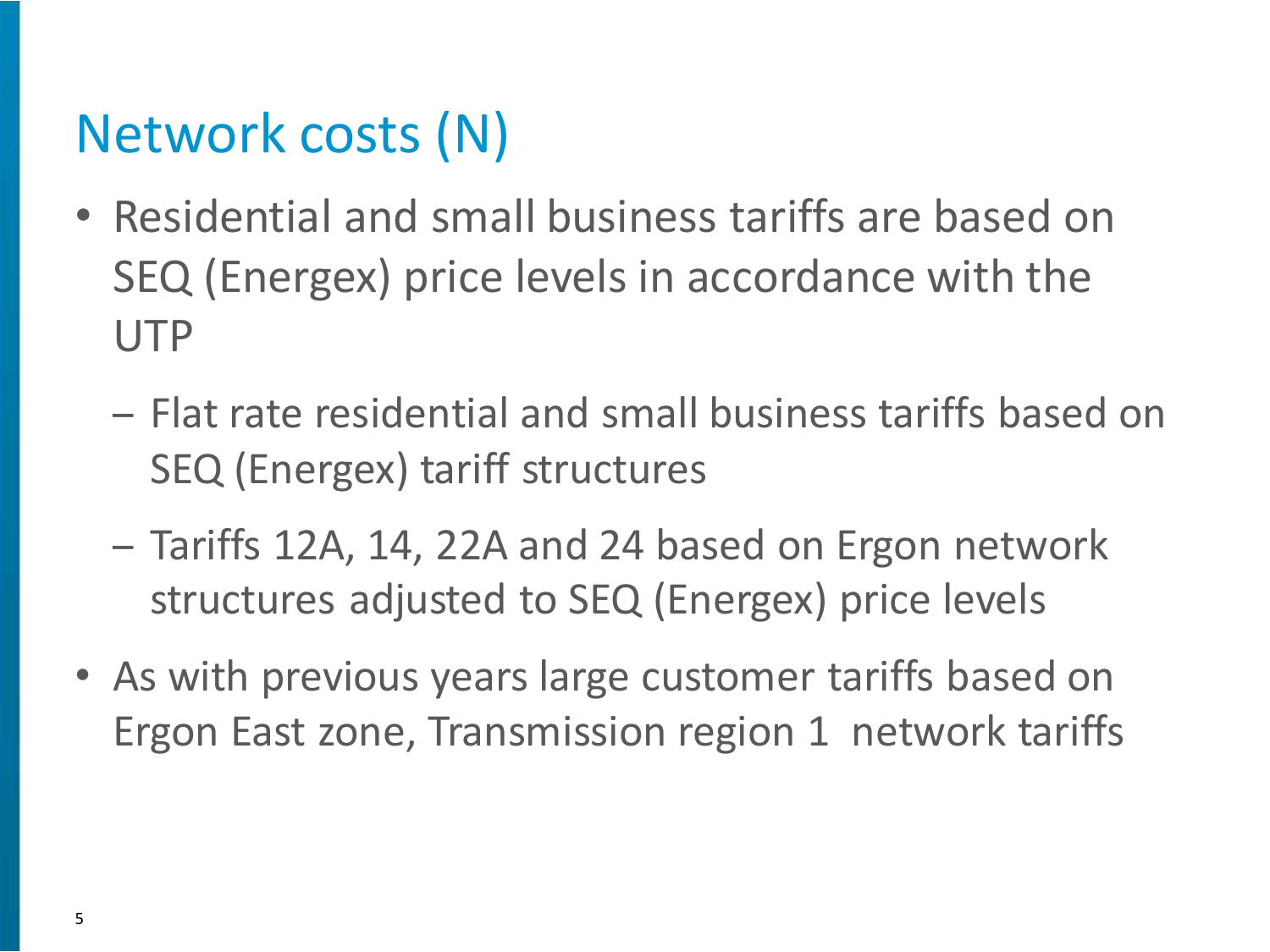### Retail Costs (R)

- As with previous years wholesale energy costs were based on forecasts by ACIL Allen, using a hedging, or market-based, approach
- Retail costs were maintained by adjusting fixed components to account for inflation and retaining variable allocators at the same rates as 2017-18.
- In accordance with the Minister's cover letter to the delegation standing offer adjustment for residential and small business customers was maintained at 5% – Observed differential 10.6% and 12.1%
- Headroom was maintained at 5% for large customers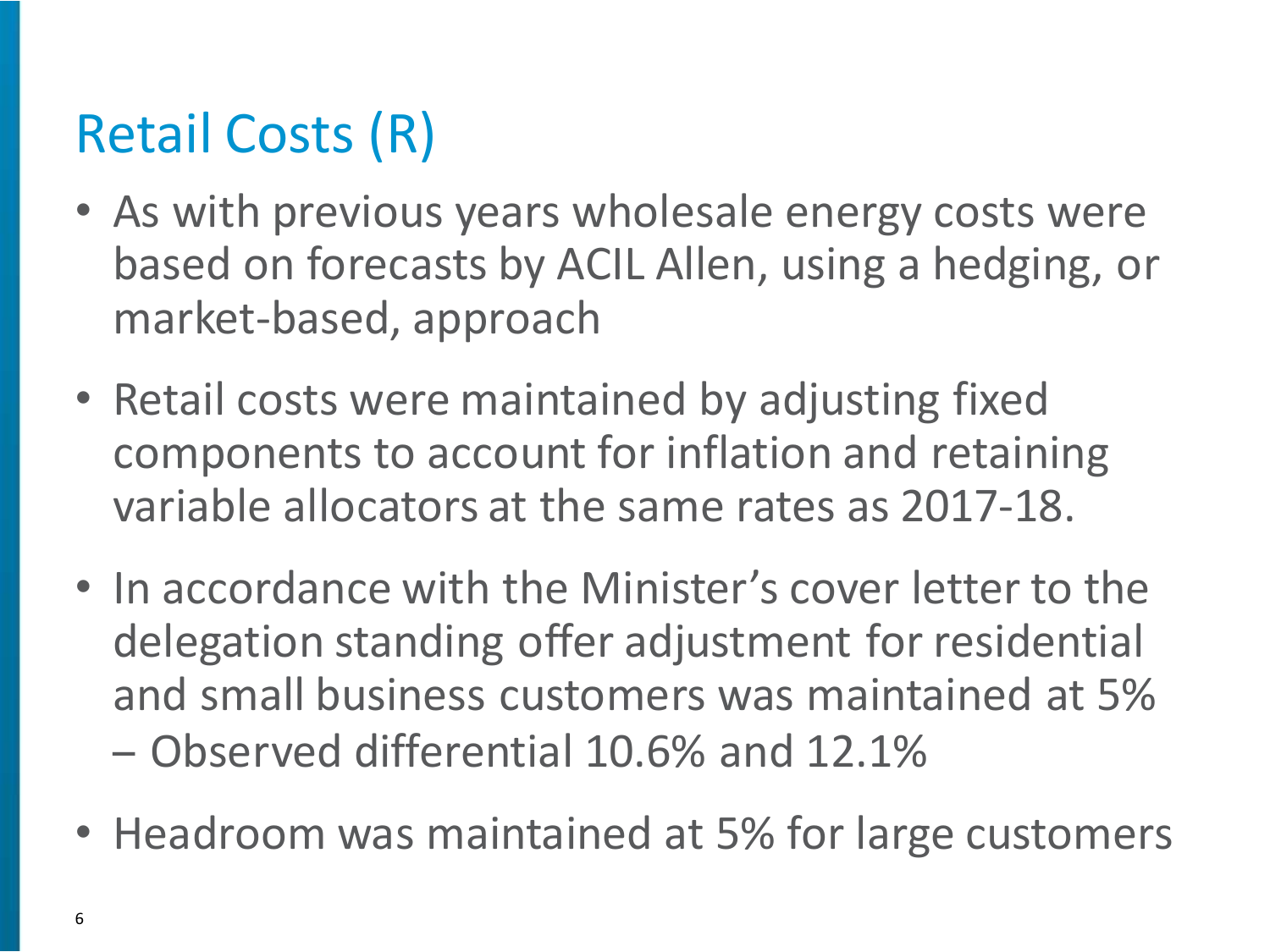#### New 'lifestyle' tariff 15

- Ergon proposes introducing a voluntary residential 'lifestyle' tariff (tariff 15).
- The tariff has 3 components:
	- Variable usage rate 20.418 c/kWh
	- Fixed charge based on one of 5 usage caps during the 'peak summer window' (4-9pm, Nov-March)
		- $\circ$  0 kWh during PSW \$40.913 per month
		- $\circ$  5 kWh during PSW \$48.790 per month
		- $\circ$  10 kWh during PSW \$56.668 per month
		- $\circ$  15 kWh during PSW \$64.545 per month
		- $\circ$  20 kWh during PSW \$72.422 per month
	- $-$  Top up charge where usage exceeds the chosen cap  $-$  \$4.627 per kWh per month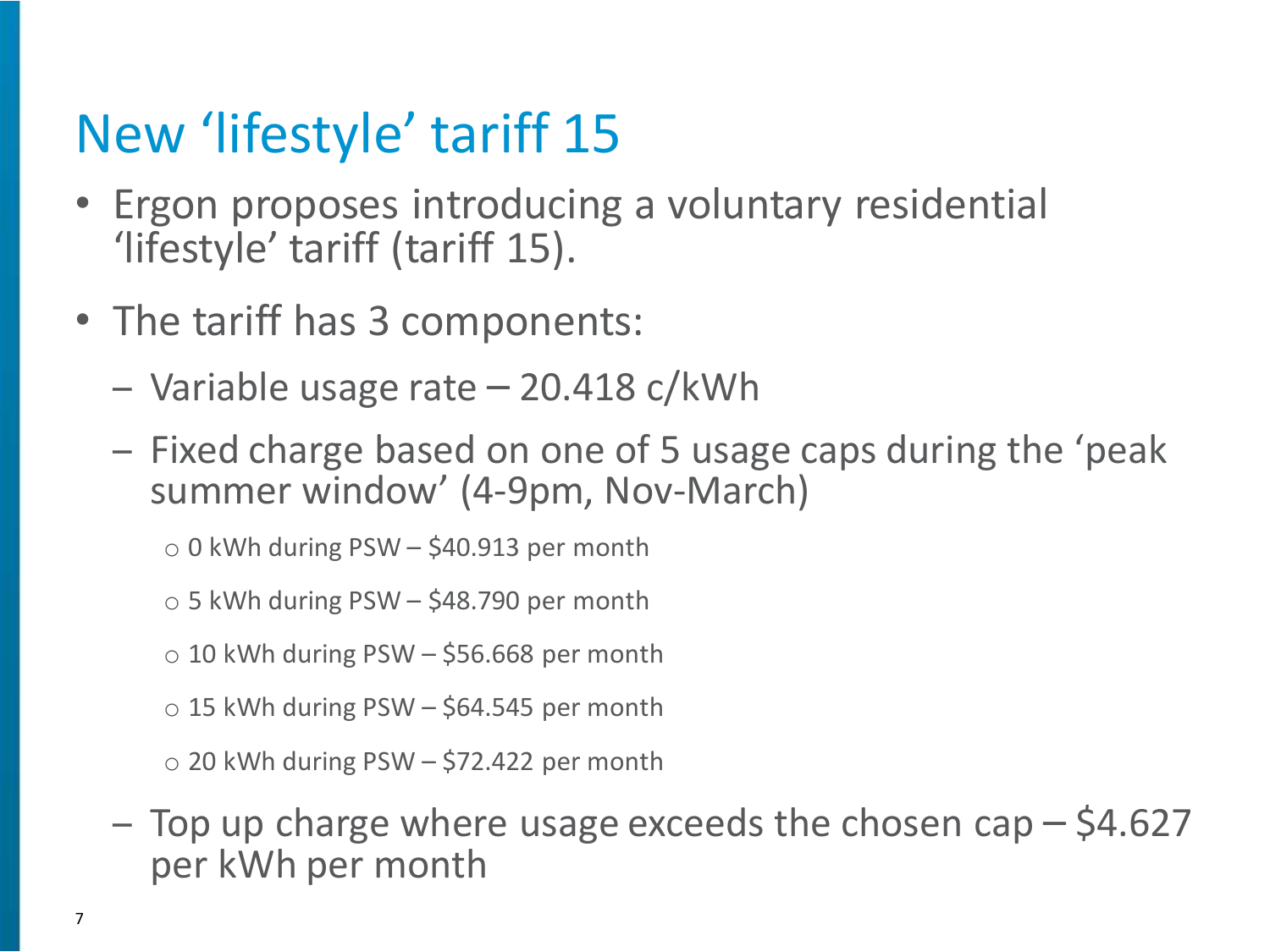#### Tariff 15 – who can benefit?

|          | Peak Summer Window consumption cap applied each day (kWh/PSW/per day) |        |        |           |        |  |
|----------|-----------------------------------------------------------------------|--------|--------|-----------|--------|--|
| kWh/year | 2.5                                                                   | 5      | 10     | 15        | 20     |  |
| 2,000    | $-12%$                                                                | $-17%$ | $-27%$ | $-37%$    | $-47%$ |  |
| 2,500    | $-7%$                                                                 | $-12%$ | $-20%$ | $-29%$    | $-38%$ |  |
| 3,000    | $-3%$                                                                 | $-7%$  | $-15%$ | $-23%$    | -31%   |  |
| 3,500    | 0%                                                                    | $-4%$  | $-11%$ | $-18%$    | $-25%$ |  |
| 4,000    | 2%                                                                    | $-1%$  | $-8%$  | $-14%$    | $-20%$ |  |
| 4,500    | 4%                                                                    | 1%     | $-5%$  | $-11%$    | $-16%$ |  |
| 5,000    | 6%                                                                    | 3%     | $-23$  | $-896$    | $-13%$ |  |
| 5,500    | 7%                                                                    | 5%     | 0%     | $-5%$     | $-10%$ |  |
| 6,000    | 8%                                                                    | 6%     | 1%     | $-3%$     | $-8%$  |  |
| 6,500    | 9%                                                                    | 7%     | 3%     | $-1%$     | $-6%$  |  |
| 7,000    | 10%                                                                   | 8%     | 4%     | <b>O%</b> | $-4%$  |  |
| 7,500    | 11%                                                                   | 9%     | 5%     | 2%        | $-2%$  |  |
| 8,000    | 12%                                                                   | 10%    | 7%     | 3%        | $-1%$  |  |
| 8,500    | 13%                                                                   | 11%    | 8%     | 4%        | 1%     |  |
| 9,000    | 13%                                                                   | 12%    | 8%     | 5%        | 2%     |  |
| 9,500    | 14%                                                                   | 12%    | 9%     | 6%        | 3%     |  |
| 10,000   | 14%                                                                   | 13%    | 10%    | 7%        | 4%     |  |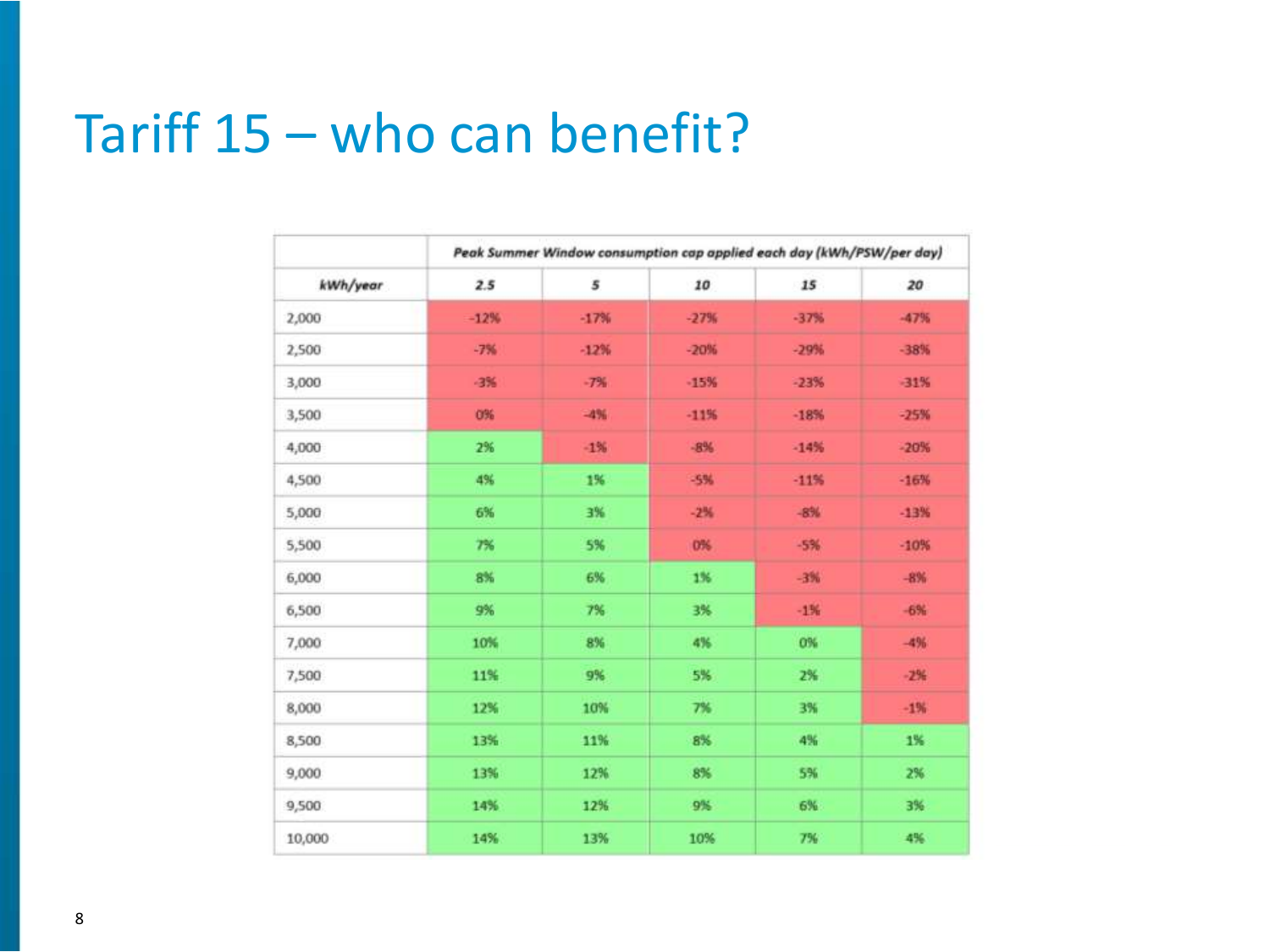#### Metering charges

- On 1 December 2017 the Australian Energy Market Commission made a rule change under its 'Power of Choice' reform program.
- All new and replacement meters must be 'smart' meters (known as Advanced Digital Meters).
- Meters are now a retail cost and form part of notified prices.
- Our role is to calculate charges for meters.
- For more information on the power of choice program and smart meters see the AEMC (www.aemc.gov.au)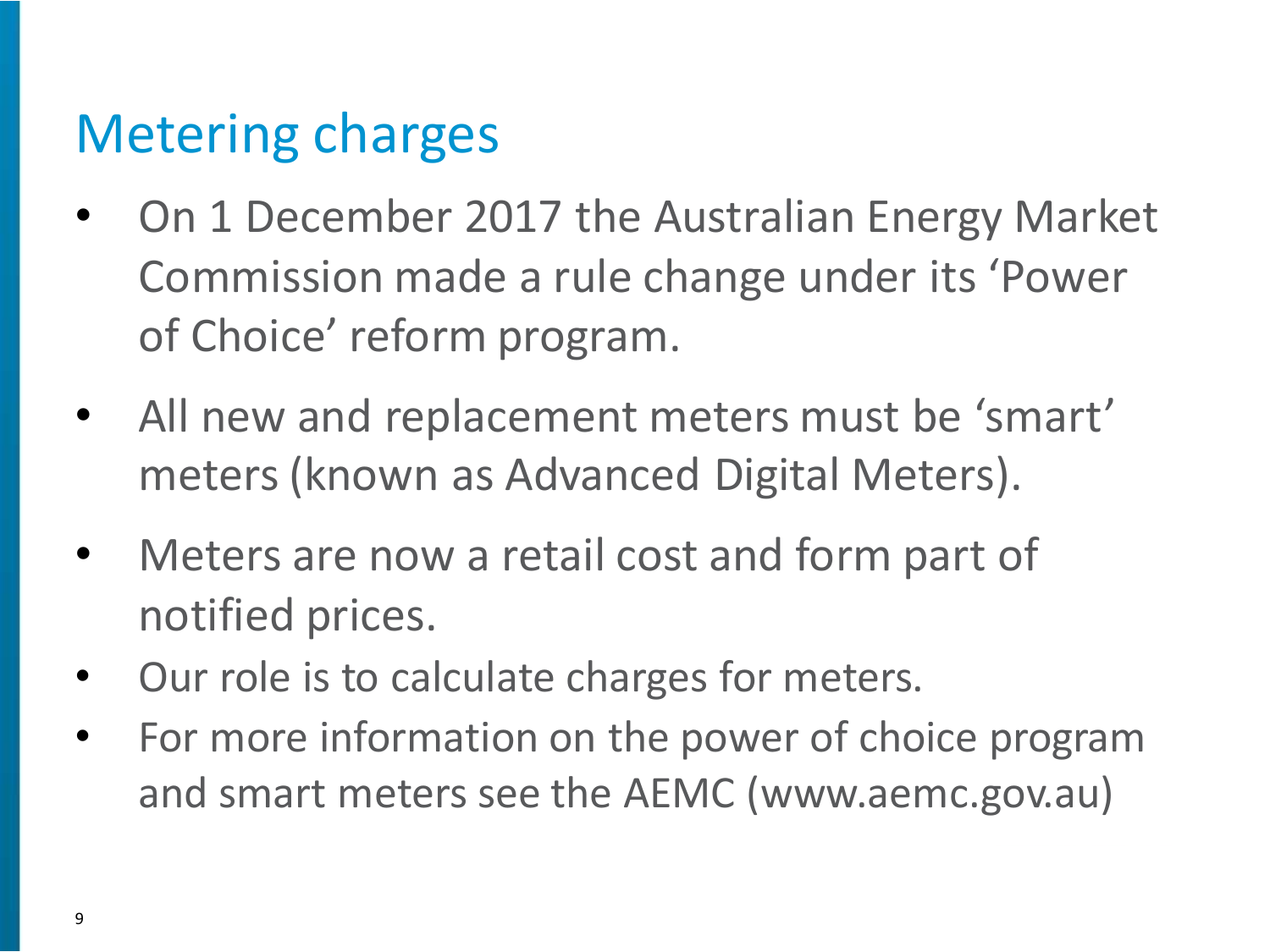#### Metering charges

| <b>Small customer tariff(s)</b>    | <b>Accumulation meter</b><br>charge<br>c/day/meter | <b>Advanced digital</b><br>meter charge<br>c/day/meter |
|------------------------------------|----------------------------------------------------|--------------------------------------------------------|
| <b>Tariff 11, 20</b>               | 9.481                                              | 27.590                                                 |
| Tariff 11, 20 with tariff 31 or 33 | 12.325                                             | 30.749                                                 |

| Large customer type              | <b>Meter charge</b><br>c/day/meter |
|----------------------------------|------------------------------------|
| Standard asset customer          | 141.078                            |
| Connection asset customer        | 328.542                            |
| Individually calculated customer | 506.502                            |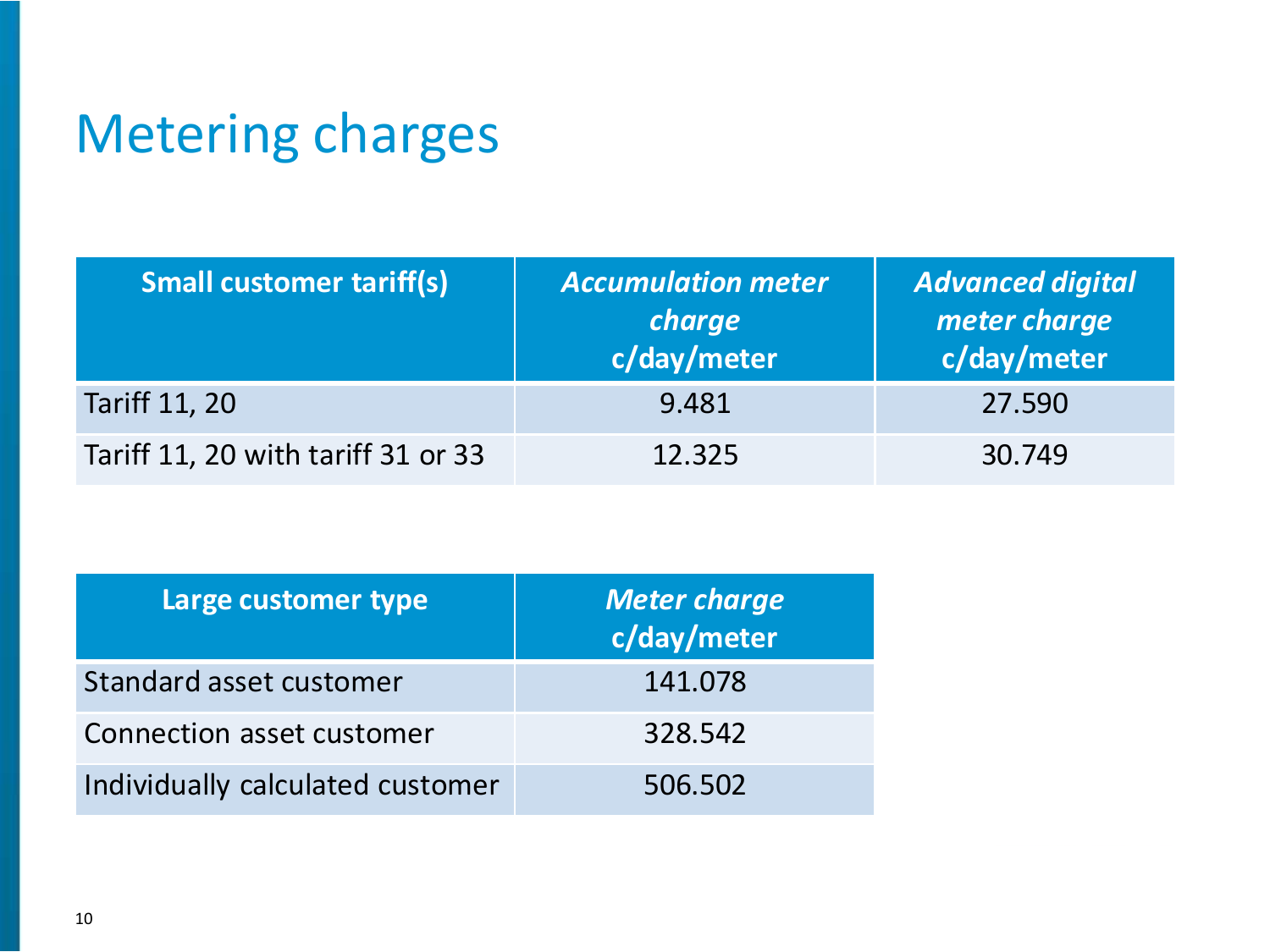### Headline figures

- Typical residential customer is forecast to pay 2.3% (\$35) less for their electricity usage and service fee
- Typical small business customer is forecast to pay 4.3% (\$110) less for their electricity usage and service fee
- Typical large customers forecast to pay 2.2% 3.2% less for electricity
- Transitional and obsolete tariffs frozen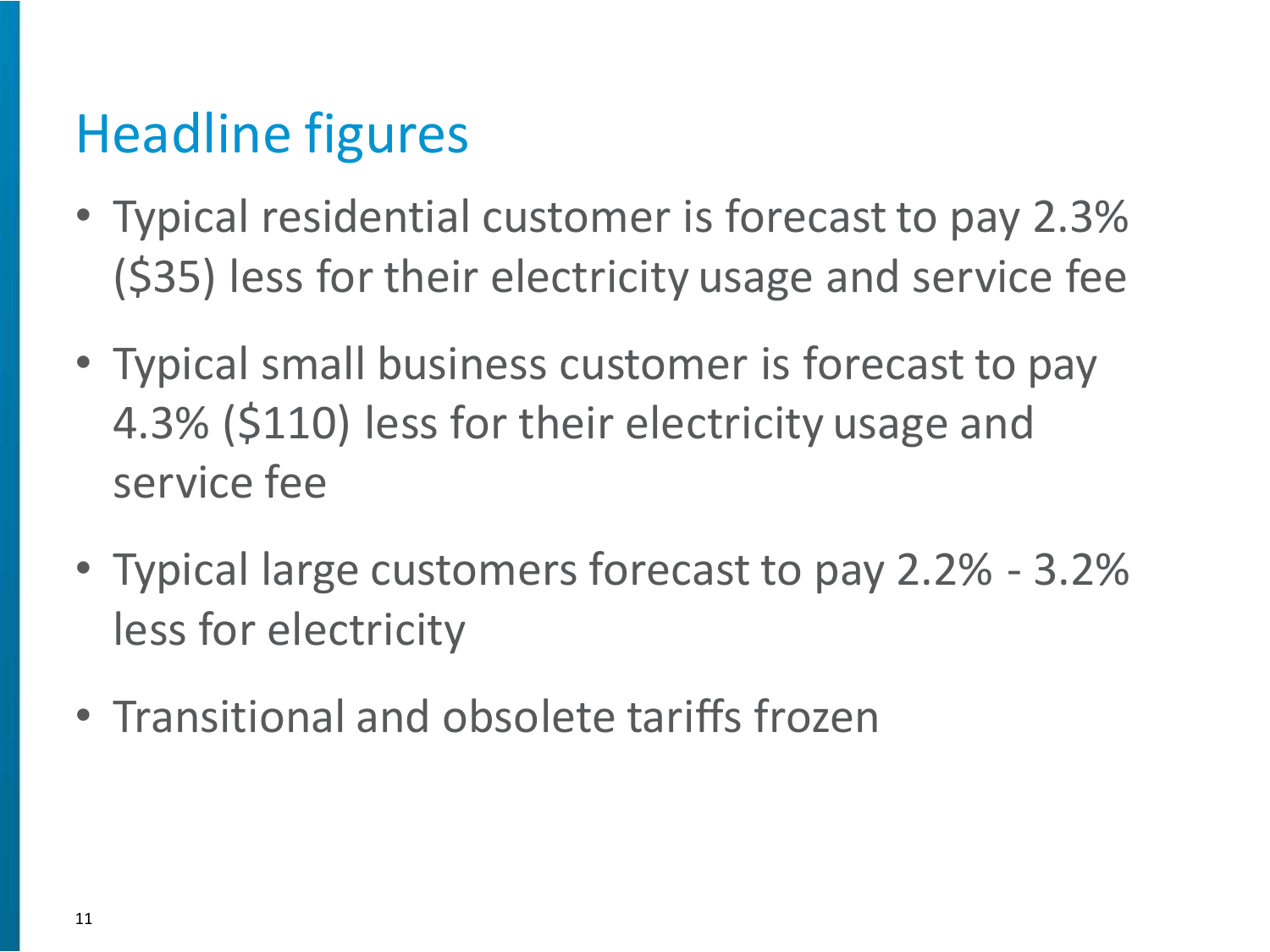#### Cost drivers for small business customers

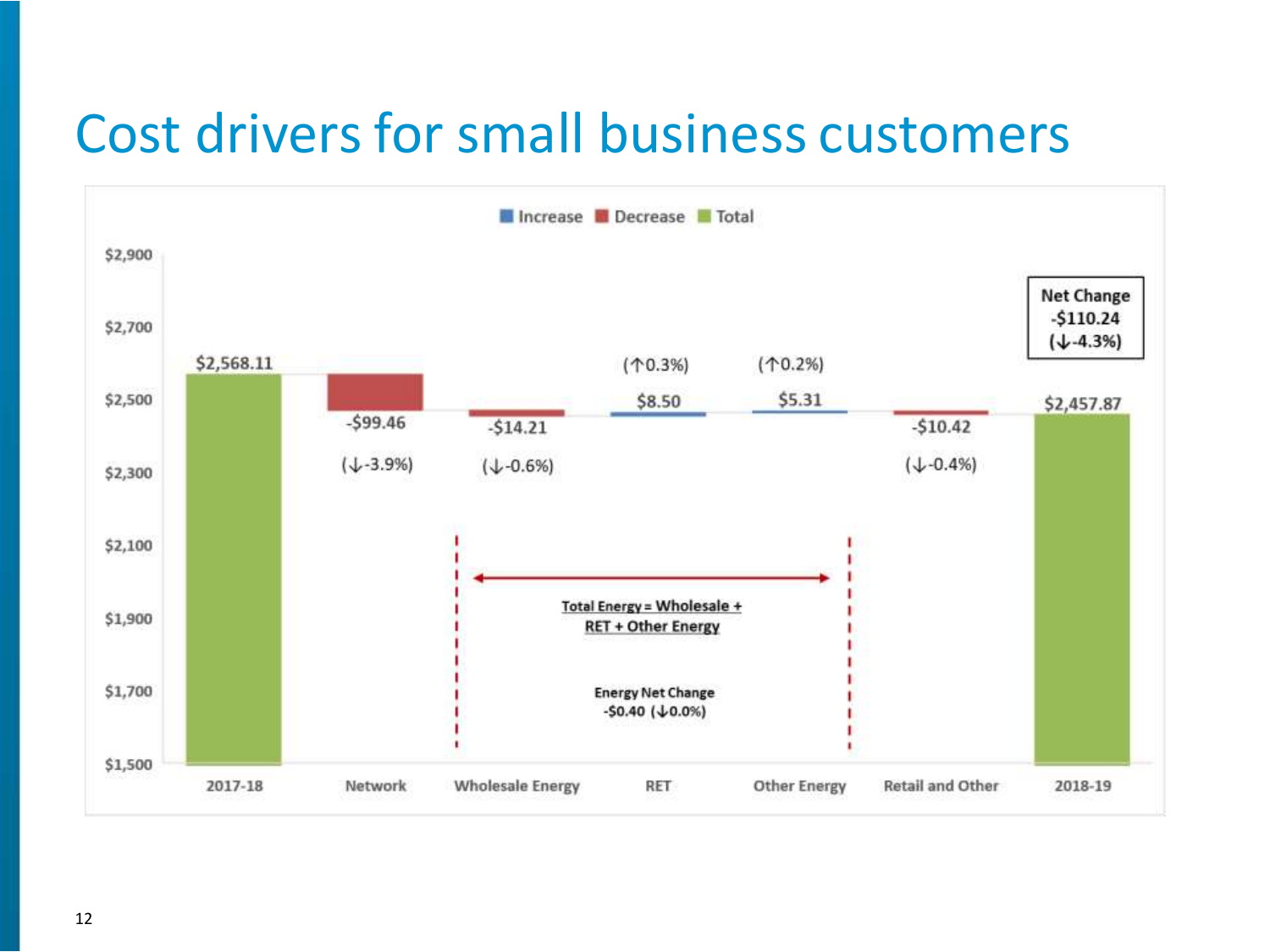#### Small business bill impacts by consumption

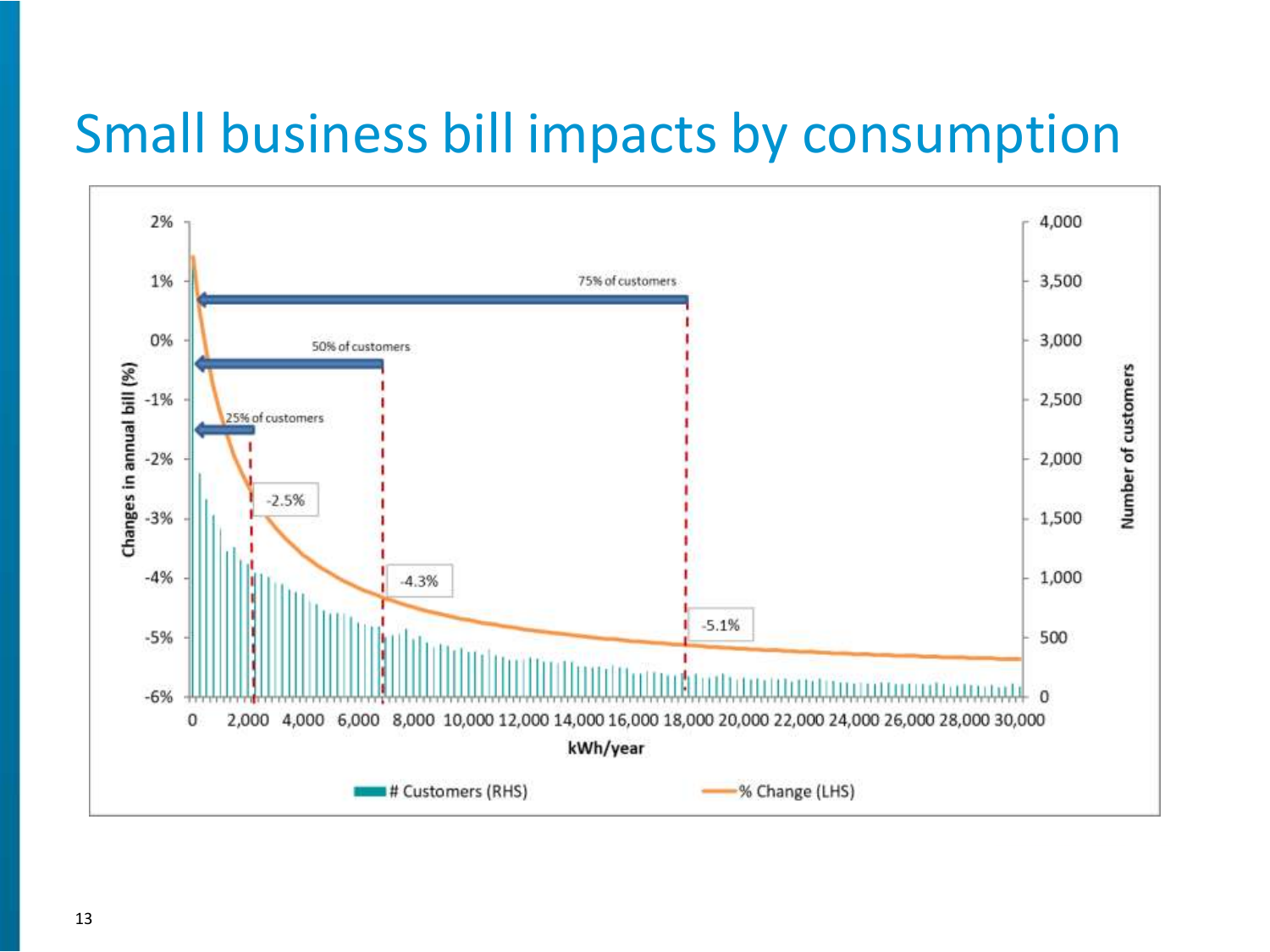#### Next steps

- Submissions are due by 9 April 2018
- online submission form at [www.qca.org.au/submissions](http://www.qca.org.au/submissions)
- QCA will consider submissions and update draft estimates with the latest data for the final determination
- Final determination released by 31 May 2018



#### Details

| Jescription "       |        |
|---------------------|--------|
| Max 1000 characters |        |
| ertor <sup>*</sup>  |        |
| <select></select>   | $\sim$ |

#### Documents Hoload File \* Browse. Additional File: Rrowce. Additional File **Request**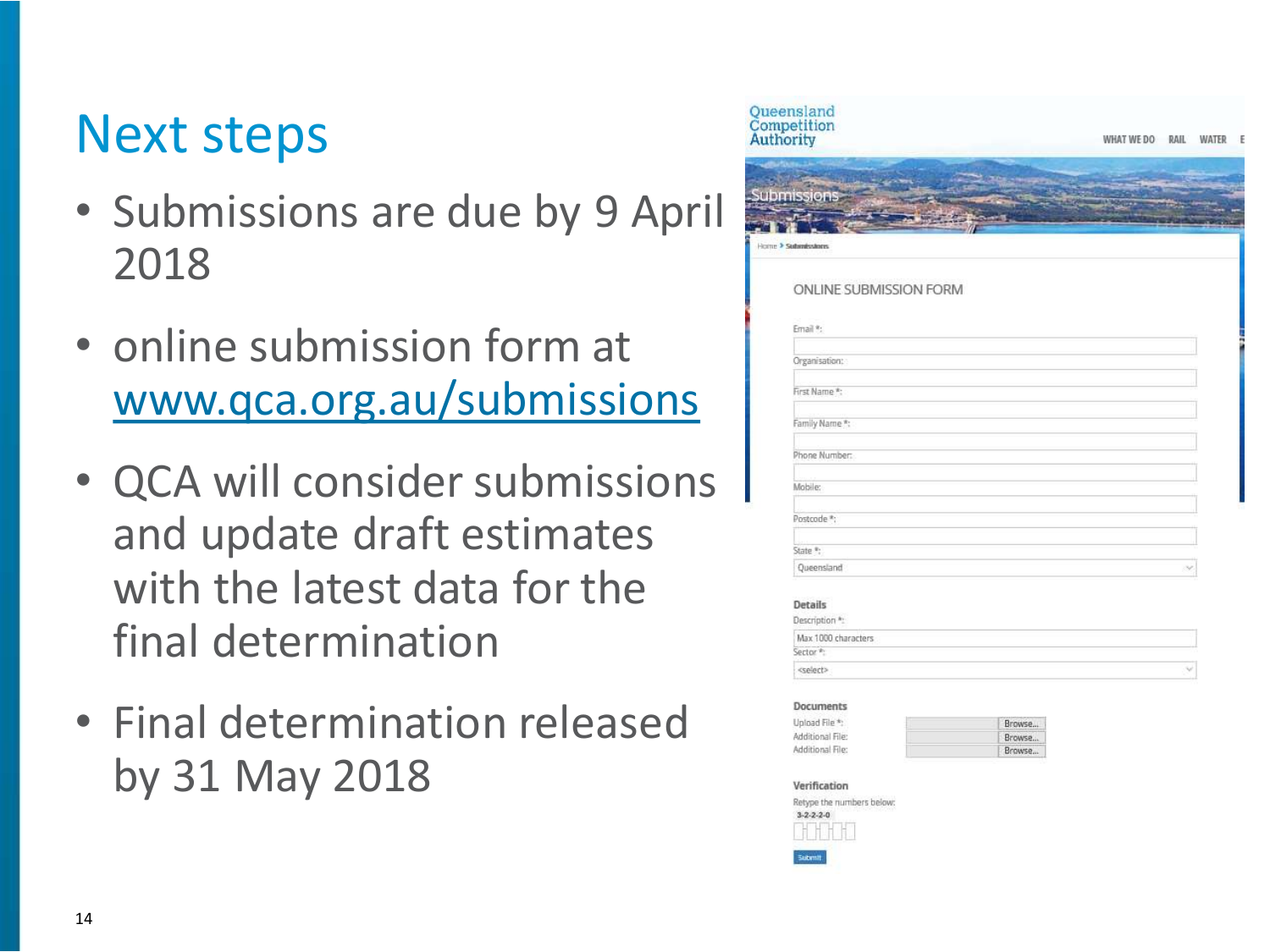## Queensland<br>Competition<br>Authority

#### DRAFT DETERMINATION 2018-19 Retail Electricity Prices

 $\overline{\phantom{a}}$ **Submissions close 9 April 2018** www.qca.org.au/submissions

Questions?